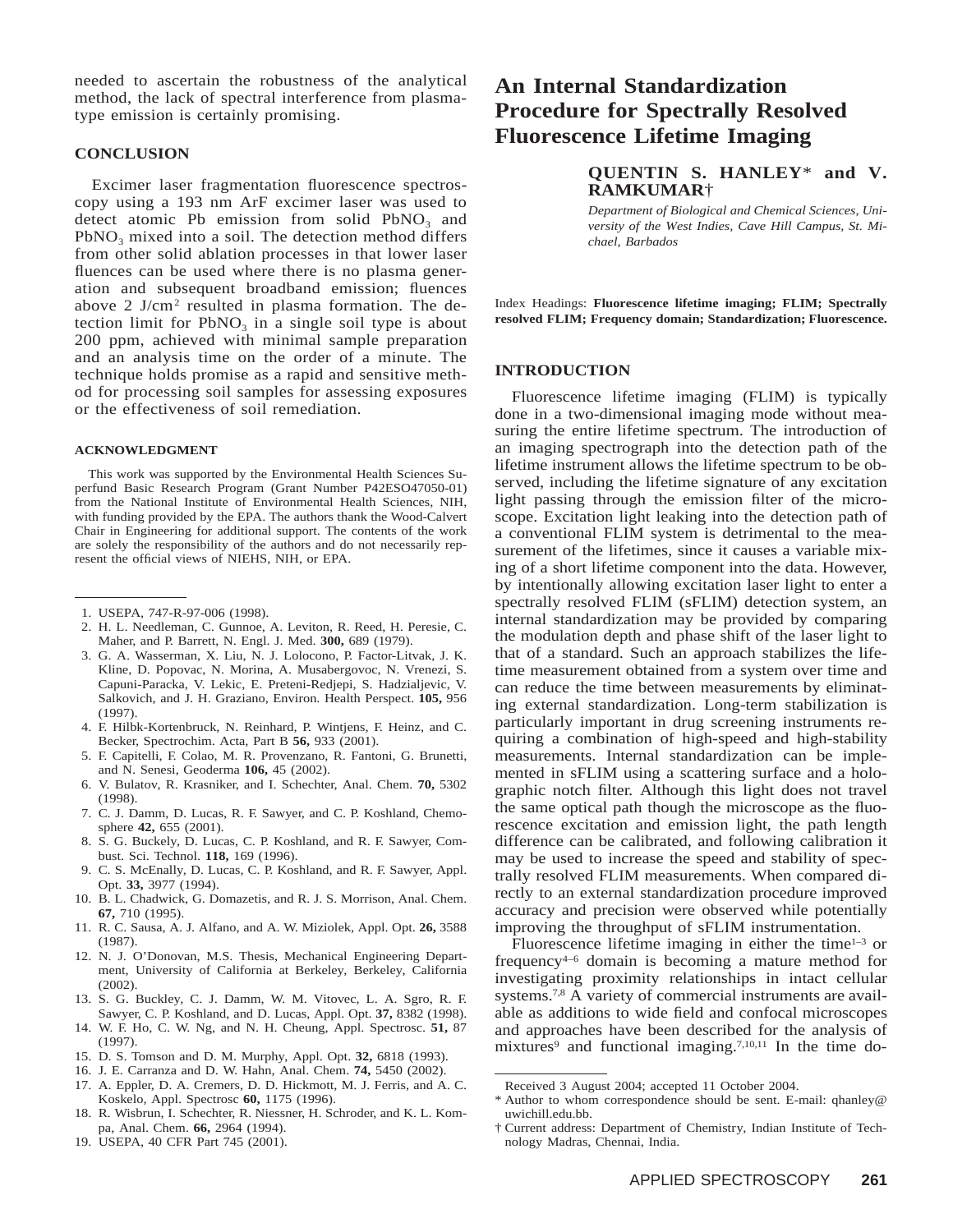

FIG. 1. Illustration of the optical paths for (**a**) excitation and emission of fluorescence and (**b**) scattered light. The solid line in the excitation and emission diagram (**a**) indicates both directions of the optical path that are not shared by the scattered light. In the Nikon TE-300, the distance from the midpoint of the dichroic mirror and the object plane of the microscope is approximately 13 cm. The scattered light path illustrated (**b**) is one of many possible paths and is shown for illustration only.

main, the response of a region of a preparation to a pulse of light is observed. In the frequency domain, the modulation and phase shift of fluorescence light observed from a preparation is compared to the response from a standard. For either approach, the light collected passes through an emission filter removing excitation light and regions of the emission spectrum that are not of interest. More recently, frequency domain spectrally resolved fluorescence lifetime imaging (sFLIM) has been described.<sup>12</sup> Among the many advantages of the method is the ability to observe the full emission spectrum of the system being studied, which might include many fluorophores.

Lifetime imaging could be of interest in the field of drug discovery to assess donor–acceptor relationships on a large scale provided that it can be shown to be fast and reliable. Moving spectrally resolved fluorescence lifetime imaging to the level of a routine automated measurement would allow single or multiple donor–acceptor pairs to be followed simultaneously. However, little is known about the long-term stability, accuracy, and precision of either FLIM or sFLIM. No benchmarks are available for sample throughput and no inter-laboratory comparisons have been done on standard samples. Considerable theoretical work on approaches to obtaining optimal signalto-noise ratios (S/N) in FLIM has been reported previously.<sup>13</sup> However, other factors influencing the stability of frequency domain lifetime imaging measurements have not been investigated extensively and much of what is known remains anecdotal. Experience has shown that in some systems temperature-related phase drift in acousto-optic modulators can be a problem. Frequent calibration can reduce instrumental drift;<sup>14</sup> however, this increases the analysis time. While some of the problems associated with phase drift may improve with the introduction of new modulation technologies such as modulated LED light sources and other types of modulators, these technologies have not been fully evaluated for long-term stability and applications remain where a laser is desirable.

This note is concerned with investigating the stability of spectrally resolved frequency domain lifetime measurements using laser excitation sources and increasing the throughput of the method. A direct comparison between external and internal standardization procedures is made. This is done by observing the phase and modulation depth of laser light intentionally introduced into the detection path of the sFLIM and comparing the result to that obtained by conventional calibration methods.

**Distance-Dependent Phase Shift.** A typical fluorescence microscope incorporates a filter set consisting of an excitation filter, a dichroic mirror, and an emission filter. This arrangement provides excitation light to stimulate fluorescence; the excitation light is later removed from the detection path by the emission filter. In the implementation of the spectroscopic FLIM system, the excitation filter is removed and the emission filter is replaced with a holographic notch filter. These filters are designed for light arriving perpendicular to the surface. As the angle of the incident beam deviates from perpendicular, such as will happen from light scattered by the ground glass disk, it can pass the notch filter. This light carries information about the phase shift of the incident light.

The point to note, however, is that this light does not travel the same path as the light used to excite the sample (Fig. 1). The majority of the laser light passing the notch filter is scattered directly into the detection path without traveling to and from the object plane of the microscope. This results in a path length difference between the light exciting fluorescence in the microscope and the internal reference. These differences can be accounted for by noting that sinusoidally modulated light travels a fixed distance, *d*, through a medium during a single period of modulation. The distance traveled is related to the refractive index, *n*, the frequency of modulation, *f*, and the speed of light, *c*. In air, the relationship simplifies to: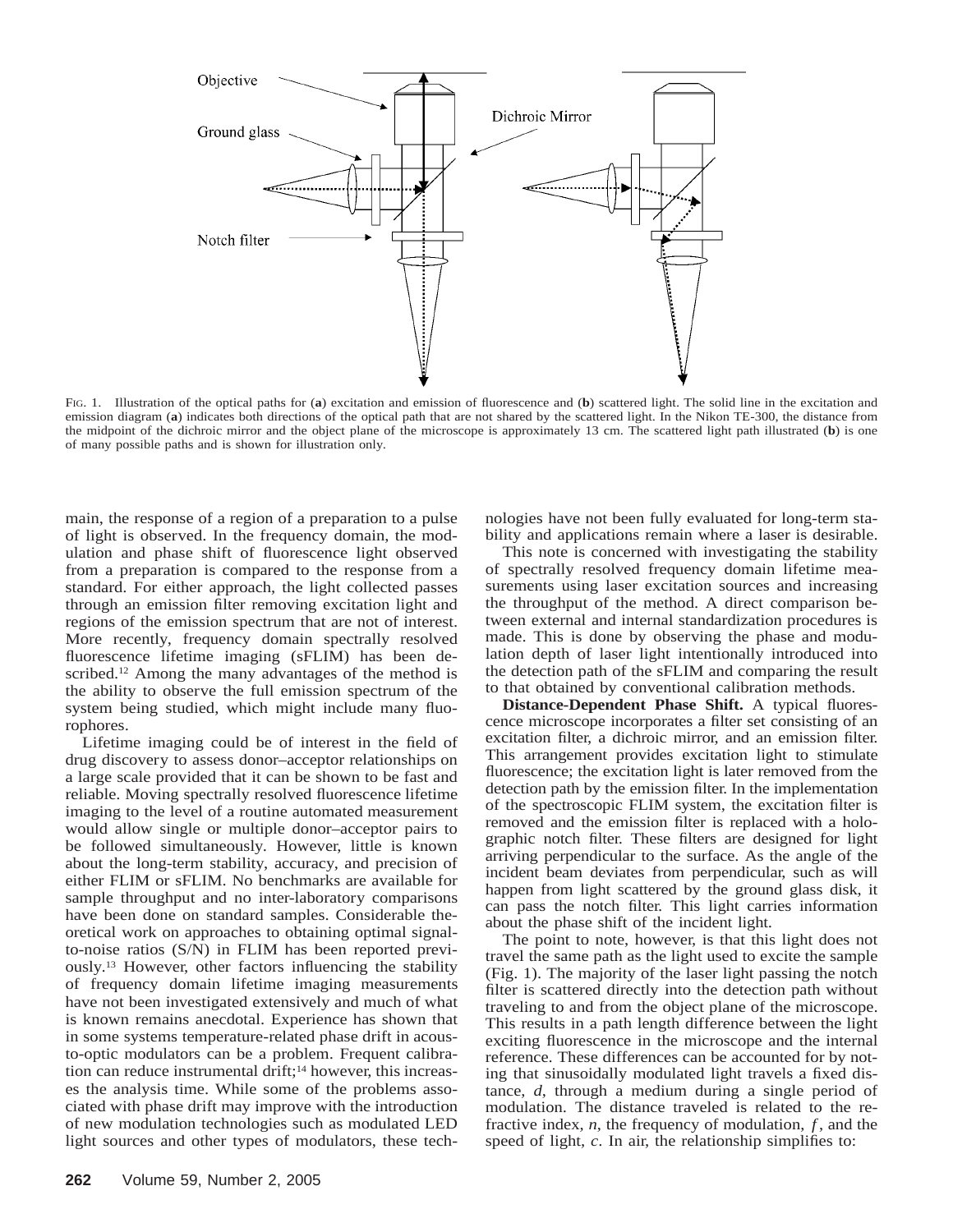$$
d = \frac{c}{f} \tag{1}
$$

Equation 1 indicates that for a light source modulated at 80 MHz, the distance traveled is about 3.75 meters per period. Thus, the difference between the position of zero phase calculated with the use of a standard and that measured from laser light leaking through a notch filter will be: (1) insensitive to small adjustments in focus as this is small relative to the distance per period, (2) easily calibrated, and (3) once calibrated, no further calibration should be needed. As such, it can serve as an internal reference for subsequent measurements.

The modulation and phase lifetimes for single component decays can be computed from the modulation depth and the phase shift.

$$
\tau_{\mathrm{m}} = \omega^{-1} \sqrt{\frac{1}{m^2} - 1} \tag{2}
$$

$$
\tau_{\phi} = \omega^{-1} \tan \phi \tag{3}
$$

In practical implementations of the frequency domain technique, measured modulation depths and phase shifts must be adjusted to account for the modulation and phase position of the excitation light. This is normally done by measuring a lifetime standard such as Rhodamine 6G or by measuring the modulation depth and phase shift of the excitation light directly using a reflective surface or scattering medium in the object plane of the instrument. In the case of a lifetime standard, the modulation and phase shift of a mono-exponential external standard system can be computed by rearranging Eqs. 2 and 3:

$$
m_{\text{std,calc}} = \frac{1}{\sqrt{1 + \omega^2 \tau^2}} \tag{4}
$$

$$
\phi_{\text{std,calc}} = \tan^{-1}(\omega \tau) \tag{5}
$$

where  $m_{\text{std,calc}}$  is the calculated modulation depth,  $\phi_{\text{std,calc}}$ is the calculated phase shift,  $\tau$  is the fluorescence lifetime of the standard, and  $\omega$  is  $2\pi f$ , where f is the frequency of modulation in Hz. Calibrated corrections to the modulation depth and phase shift can then be computed from data measured as a calibration data set:

$$
m_{\text{corr}} = \frac{m_{\text{std,calc}}}{m_{\text{std,meas}}} m_{\text{laser,meas}} \tag{6}
$$

$$
\varphi_{corr} = \varphi_{laser,meas} - \varphi_{std,meas} + \varphi_{std,calc}
$$
 (7)

where  $m_{\text{std,meas}}$  is the measured modulation depth for the calibration sample,  $m_{\text{laser,meas}}$  is the measured modulation depth of the laser light,  $\phi_{\text{std,meas}}$  is the measured phase of the standard, and  $\phi_{\text{laser,meas}}$  is the measured phase of the laser light. Correction for the experimental modulation and phase can then be applied to subsequent measurements.

$$
m_{\text{sample,corr}} = \frac{m_{\text{sampling,meas}}}{m_{\text{laser,int}}} m_{\text{corr}} \tag{8}
$$

$$
\varphi_{\text{samp,corr}} = \varphi_{\text{samp,meas}} - \varphi_{\text{laser,int}} + \varphi_{\text{corr}} \tag{9}
$$

where  $m_{\text{samples}}$  is the measured modulation depth for the sample,  $m_{\text{laser,int}}$  is the modulation depth of the laser internal standard,  $\phi_{\text{samp,meas}}$  is the measured phase of the



FIG. 2. (**a**) Image of the system. Black enclosure on the left side of image contains the Ar ion laser, AOM, laser shutter, and mode scrambler. The laser light is relayed to the back of the microscope by an optical fiber. The microscope assembly includes the programmable x–y stage and the camera, spectrograph, and intensifier assembly. Signal generators are located to the right to the back of the microscope. (**b**) The CCD camera, intensifier, relay optics, and spectrograph are mounted underneath the microscope.

sample, and  $\phi_{\text{laser,int}}$  is the phase of the laser internal standard. The reference given by the laser within every spectral lifetime image provides the internal calibration.

#### **EXPERIMENTAL**

The spectrally resolved lifetime imaging system was built as an accessory to an inverted fluorescence microscope (E-300 Quantum; Nikon, New York, NY) (Figs. 1 and 2). Images were collected using a charge-coupled device (CCD) camera (SensiCam Long Exposure; PCO Computer Optics GmbH, Kelheim, Germany) attached to a modulatable image intensifier (High Rate Imager; Kentech Instruments Limited, United Kingdom). Images were relayed from the image intensifier to the CCD camera using a pair of camera lenses (Nikon 50 mm  $f/1.8$ ; B & H Photo, New York, NY). The intensifier was attached to the microscope via an imaging spectrograph (PARISS;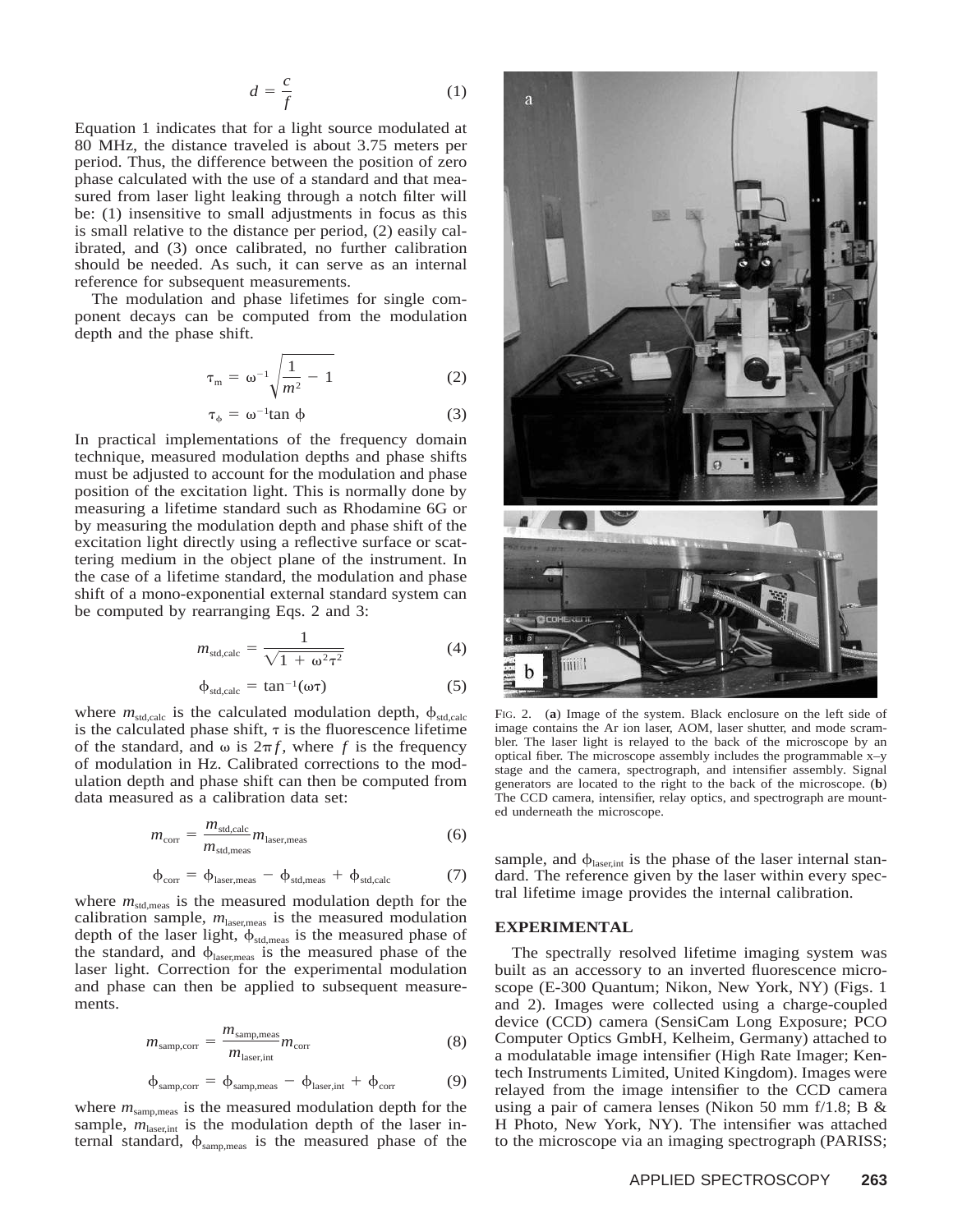![](_page_3_Figure_0.jpeg)

FIG. 3. Raw data image from sFLIM acquisition. The image shows a narrow band from the scattered laser light and a broad band of fluorescence from the rhodamine 6G. The graphs show the raw average phase and modulation depth for a single lifetime data set. They show the distinct signature of the rhodamine 6G and scattered laser light. Peak values at the beginning and end of the rhodamine region of the phase data are an artifact of the threshold algorithm used to process the data.

Lightform Inc., Hillsborough, NJ), which provided the spectroscopic resolution. Illumination was provided by an Ar<sup>+</sup> ion laser (I90C-6; Coherent, Santa Clara, CA) tuned to 488 nm. Light from the laser passed through an acousto-optic modulator (AOM) (SSM-402F8-1; IntraAction Corp, Belwood, IL). The AOM was driven with a phaselocked signal generator set to a frequency of 40.15 MHz (2023A; IFR, Wichita, KS) leading to optical modulation at 80.30 MHz. The AOM signal generator was frequency and phase locked to a second signal generator, which provided the frequency signal for the modulatable intensifier. The output of the signal generator was amplified using a

broadband RF power amplifier (PA-4; IntraAction Corp, Belwood, IL) and used to drive the AOM. The zero order light from the AOM was selected and relayed through a multimode optical fiber (PCU40-2-SS-GT; Multimode Fiber Optics, East Hanover, NJ) to the microscope illumination port. The optical fiber was mechanically shaken at 50 Hz with the assistance of an acoustic speaker and a 6 V transformer to scramble the modes. An automated multi-well plate sample changer was implemented with an x-y scanning stage (Scan IM 120  $\times$  100; Märzhäuser, Wetzlar, Germany).

Data collection consisted of an image series in which each image was taken in a set of 16 phase steps  $22.5^{\circ}$ apart. Following each image series in which a sample was measured, a standard was acquired. Acquisition of a measurement consisting of sample and standard data sets typically took  $\sim$  5–10 s, including the time spent to change sample position.

**Calibration Samples.** A series of 1  $\mu$ M solutions of Rhodamine 6G (Rhodamine 590 Chloride, Exciton, Dayton, OH, lot #60060) were introduced into the wells of a plastic-bottomed 384-well plate (Packard ViewPlate-384, Perkin Elmer Corp.). These samples were excited using the 488 nm line of the  $Ar<sup>+</sup>$  ion laser and observed using a 505 nm dichroic mirror and a 488 nm holographic notch filter (HNF-488.0; Kaiser Optical Systems, Ann Arbor, MI).

### **RESULTS AND DISCUSSION**

A rhodamine solution measured in the system exhibited distinct regions consisting of scattered light from the laser and rhodamine 6G (Fig. 3). Analysis of a series of such images indicated an ''excess'' phase delay of 0.502  $\pm$  0.008 radians in the system due to the extra distance traveled to and from the object plane of the microscope. Using Eq. 1 and a modulation frequency of 80.30 MHz, the extra distance traveled by the excitation light was computed to be  $\sim$ 30 cm. This corresponds to an extra travel time of  $\sim$ 1 ns for the light exciting fluorescence in the microscope. A similar analysis of the modulation depths indicated that at the point of observation the scattered laser light was  $\sim$ 10% demodulated relative to the point where it excited rhodamine 6G.

The samples of the rhodamine solution in the 384-well plate were measured over the course of 1.5 hours. This implies a rate of  $\sim$ 4 samples per minute including the measurement of a standard well. Two approaches to the measurement of the modulation and phase lifetimes were compared: (1) Measurement relative to a single standard taken at the beginning of the measurements (Fig. 4). (2) Measurement of the sample using the laser light as a reference. The internal standard method gave  $\tau_m = 4.10 \pm$ 0.04 ns and  $\tau_{\phi}$  = 4.08  $\pm$  0.09 ns, while the external standardization method resulted in  $\tau_m = 4.06 \pm 0.04$  ns and  $\tau_{\phi} = 4.26 \pm 0.15$  ns. This indicates that the internal standardization method gives similar or better results while increasing the accuracy and throughput of the measurement. While neither method showed evidence of significant drift over the period of measurement, the internally standardized approach showed fewer signs of systematic errors and, in the case of the phase lifetimes, improved precision. Three points are worth noting. (1)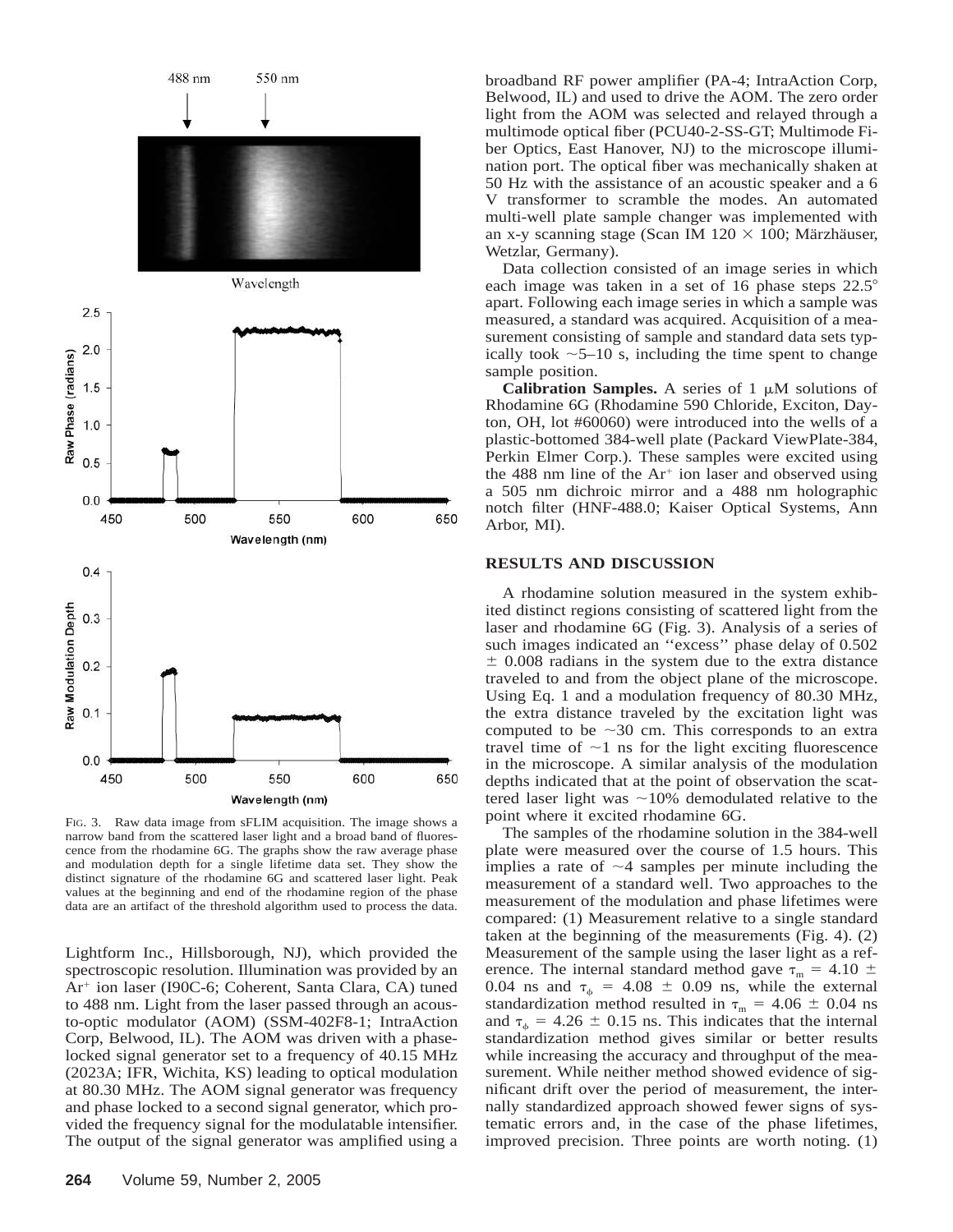![](_page_4_Figure_0.jpeg)

FIG. 4. Comparison of internal and external standardization procedure for a series of uniform solutions in a 384-well plate. The internal standard procedure  $(\blacksquare)$  showed better stability over time than the external procedure  $(\blacklozenge)$ .

The external standard consisted of a single standard at the beginning of the plate. This type of measurement gives systematic errors with sensitive dependence on the single measurement of the standard at the beginning of the plate. (2) The increased variation in the phase lifetime indicates that phase ''jitter'' is substantially reduced using the internal standardization procedure. (3) Use of the internal standardization procedure indicates that the alternating collection of a standard following each sample is not necessary, which would improve the throughput of  $sFLIM$  measurement to  $\leq 8$  samples/min in the system described.

#### **CONCLUSION**

The present study indicates that a relatively simple and desirable introduction of a holographic notch filter into the optical arrangement of a spectrally resolved FLIM system results in a stabilization of the lifetime measurements over time. The notch filter blocks most of the excitation light and allows the widest spectral range for the emitted fluorescence and, hence, gives the greatest versatility. A few minor drawbacks to the method should also be noted. The primary limitation of the approach is that the fraction of scattered light through the filter is constant for a particular set of components and arrangement. This will result in a limited dynamic range for the

measurements since the intensity of fluorescence collected will vary with individual preparations. Within the dynamic range restrictions imposed by this condition, the method has several advantages:

- 1) The calibration should be stable over time and is valid after turning the system off and back on.
- 2) It removes the requirement of regularly measuring a standard solution over the course of a long series of measurements, which could give stability over weeks of repetitive measurements.
- 3) The standard is collected under the same conditions and coincident in time with the sample.

The optical arrangement described here is a relatively simple modification of systems commonly in use for conventional fluorescent lifetime imaging. It consists of installing a spectrograph and a notch filter and gives considerable additional information about the sample under study. The arrangement could also be used to good effect in cuvette systems to obtain convenient access to spectrally resolved lifetime measurements.

<sup>1.</sup> J. P. Knemeyer, D. P. Herten, and M. Sauer, Anal. Chem. **75,** 2147 (2003).

<sup>2.</sup> J. Sytsma, J. M. Vroom, C. J. De Grauw, and H. C. Gerritsen, J. Microsc. **191,** 39 (1998).